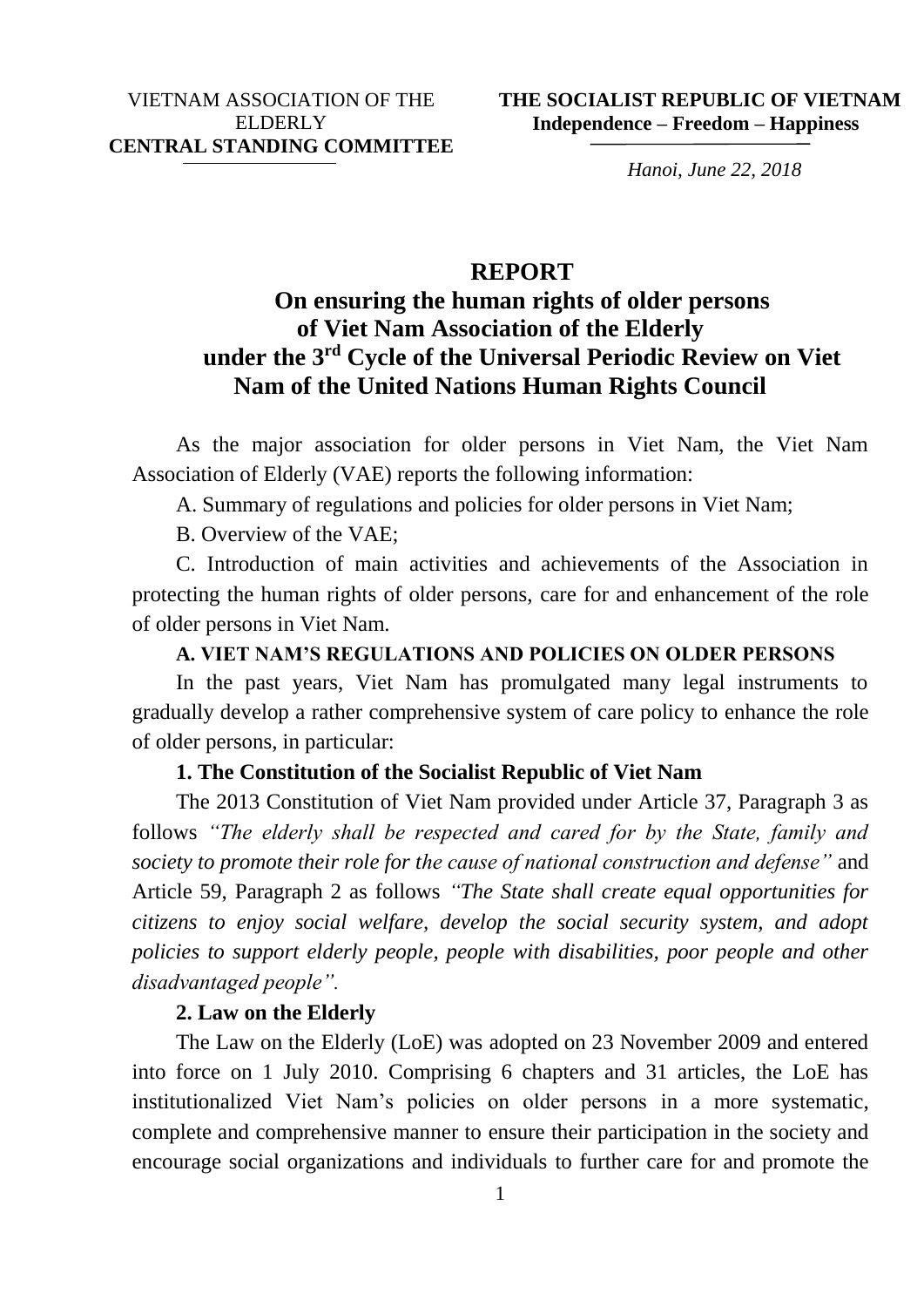role of older persons. This step realizes the Government's commitment to the 2002 Madrid International Plan of Action and Political Declaration, in line with other countries' and the United Nations' common policy on older persons. In particular:

- The LoE protects the right of older persons to basic needs of food, clothing, shelter, transportation and medical care; the right to self-reliance and selfdetermination. The LoE ensures favorable conditions and opportunities for the elderly's participation in cultural, educational, exercise, entertainment, travelling and other recreational activities and in employment. The LoE also endorses exemption from financial contributions to social activities, except voluntary contributions; discount of fares and services charges for public transportations, tourism, etc., and priority in aid and health care in cases of natural disasters or other *force majeure* circumstances for them.

- The LoE ensures that older persons have the right to join the VAE in accordance with the Statute of the Association and other legislations.

- The LoE provides for the policies of State on care for and promotion of the role of older persons; their social protection; integration of policies in this regard, etc.

- The LoE places the responsibilities for respecting of and care for older persons upon institutions, organizations, families and individuals..

# **3. Bylaws to implement the LoE**

To implement the LoE, the Government and Ministries have promulgated one Decrees and 8 Circulars detailing the implementation of provisions of the LoE, focusing particularly on primary health care of older persons in their residential areas; longevity congratulation, celebration and commendation for older persons; monthly social allowance, burial and funeral cost assistance, and admission of older persons to social protection facilities; and health care and health insurance for older persons.

# **4. Policies, programs and decisions on older persons**

- In 1995, the Government approved the establishment of the VAE;

- In 2004, the Government established the Viet Nam National Committee on Ageing.

- In 2009, Working Departments on Ageing at municipality level were established under Circular No. 08/2009 of the Ministry of Home Affairs.

- In 2005, the Prime Minister signed Decision no. 301/2005/QD-TTg approving the National Plan of Action on Older Persons for the 2005-2010 period.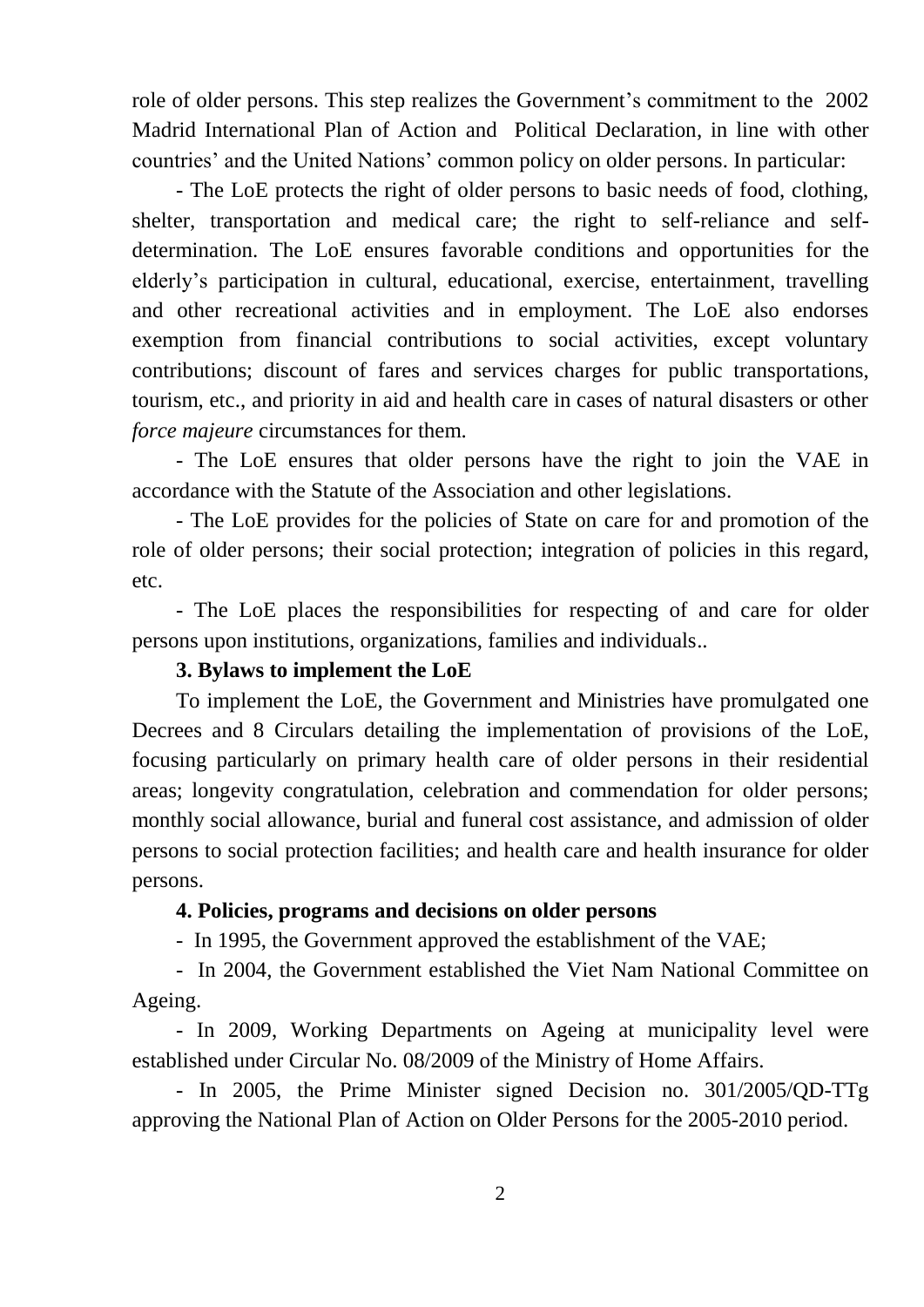- In 2012, the Prime Minister signed Decision no. 1781/QD-TTg approving the National Plan of Action on Older Persons for the 2012 – 2020 period.

- On 25 April 2015, the Prime Minister adopted Decision no. 544/QD-TTg considering October every year the "*Month of action for the elderly*".

- On 2 August 2016, the Prime Minister adopted Decision 1533/QD-TTg approving the Project on expansion of the Intergenerational Self-help Club (ISC) for the 2016-2020 period to implement the goal set out in the National Plan of Action on serving older persons that *"At least 50% communes, wards and towns have Intergenerational Self-help Clubs or other establishments which over 70% older persons in the area participate in and benefit from, in order to care for and promote the role of older persons".* 

# **B. ORGANIZATION AND FIELD OF OPERATION OF THE VAE**

### **1. Organization and membership**

The VAE, whose predecessor is the Union of the Elderly for National Salvation, was established on 10 May 1995 pursuant to Decision no. 523/TTg dated 24 September 1994 of the Prime Minister. After over 24 years of development, the VAE's membership now is about over 90% the total number of older persons in Viet Nam at 8.6 million members.

Until 2017, the VAE has consolidated its organization in the whole country. At the moment, the Association's 4-level organizational structure consists of a central level body; 63 provincial level affiliate agencies at all provinces and cities, 713 district level agencies, and 11,162 communal level agencies –the grass-root units directly managing VAE members. Additionally, there are 102,770 sub-levels of the VAE at villages to implement the activities of the VAE.

#### **2. Functions of the VAE**

- The VAE is a social organization representing older persons in Viet Nam, standing for their will, legitimate rights and interests.

- The VAE was organized on a voluntary basis, operating in accordance with Viet Nam's Constitution, regulations and the Statute of the Association.

- The VAE has the function to unify and encourage older persons to participate in the activities of the Association, contributing to the implementation of socioeconomic programs, education of younger generations, building of civilized lifestyles and civilized families, maintenance of political security and social order, development and protection of the nation.

- The VAE plays a core role in the nation's movement on caring for and promoting the role of older persons.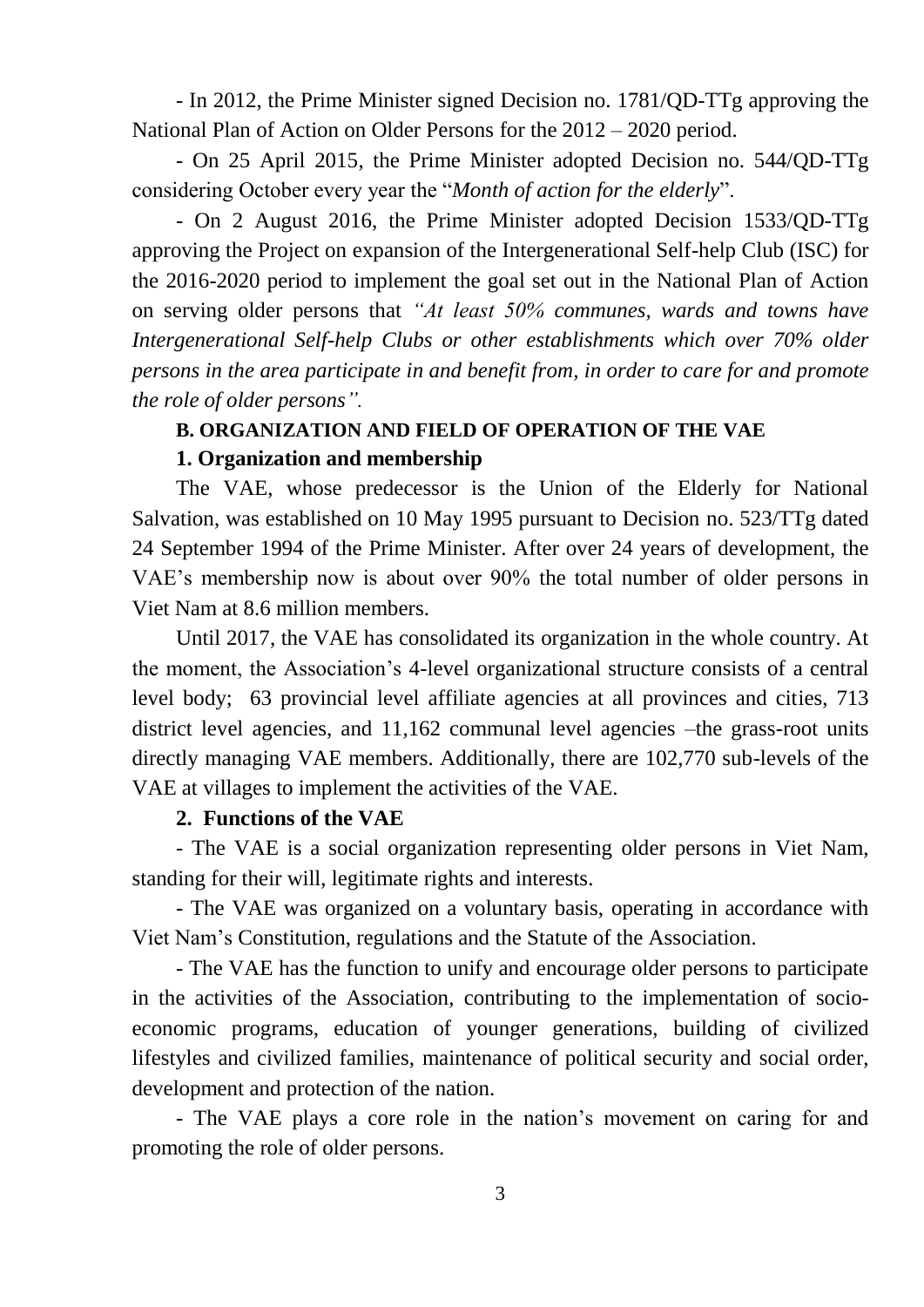- The VAE protects the legal rights and interests of older persons.

- The VAE studies the needs of older persons to make proposals to authorized state agencies.

- The VAE represents Viet Nam older persons in international organizations and people-to-people exchange activities for the benefits of older persons and the nation.

# **3. Tasks of the VAE at different levels**

# **a) Central and municipality levels**

- Provide guidance and assistance to the VAE at provincial, district, communal levels and sub-levels to implement VAE activities.

- Study issues concerning population ageing and older persons (health care, promotion of the role of older persons).

- Participate in drafting laws, policies; make recommendations to agencies and the governments on serving older persons.

- Promote and supervise the protection of the rights of older persons.

- Establish and support club mechanisms for older people at localities.

- Cooperate with national and international organizations in caring for and promoting the role of older persons.

- Mobilize resources in caring for and promotion of the role of older persons.

# **b) Communal levels**

- Coordinate with local authorities to implement activities for the physical and mental health of older persons.

- Inform and promote government policies on serving older persons; supervise and protect the rights of older persons.

- Establish and support club mechanisms for older people at localities.

- Encourage older persons to enhance their roles in the society and make contributions to the community.

- Mobilize resources in caring for and promotion of the role of older persons.

- Organize longevity celebrations, provide financial support at the time of death for older persons.

- Organize visits to older persons in cases of sickness and other difficult situations.

- Coordinate with the medical sector to provide regular medical check-ups for older persons.

- Organize exercising and cultural activities for older persons.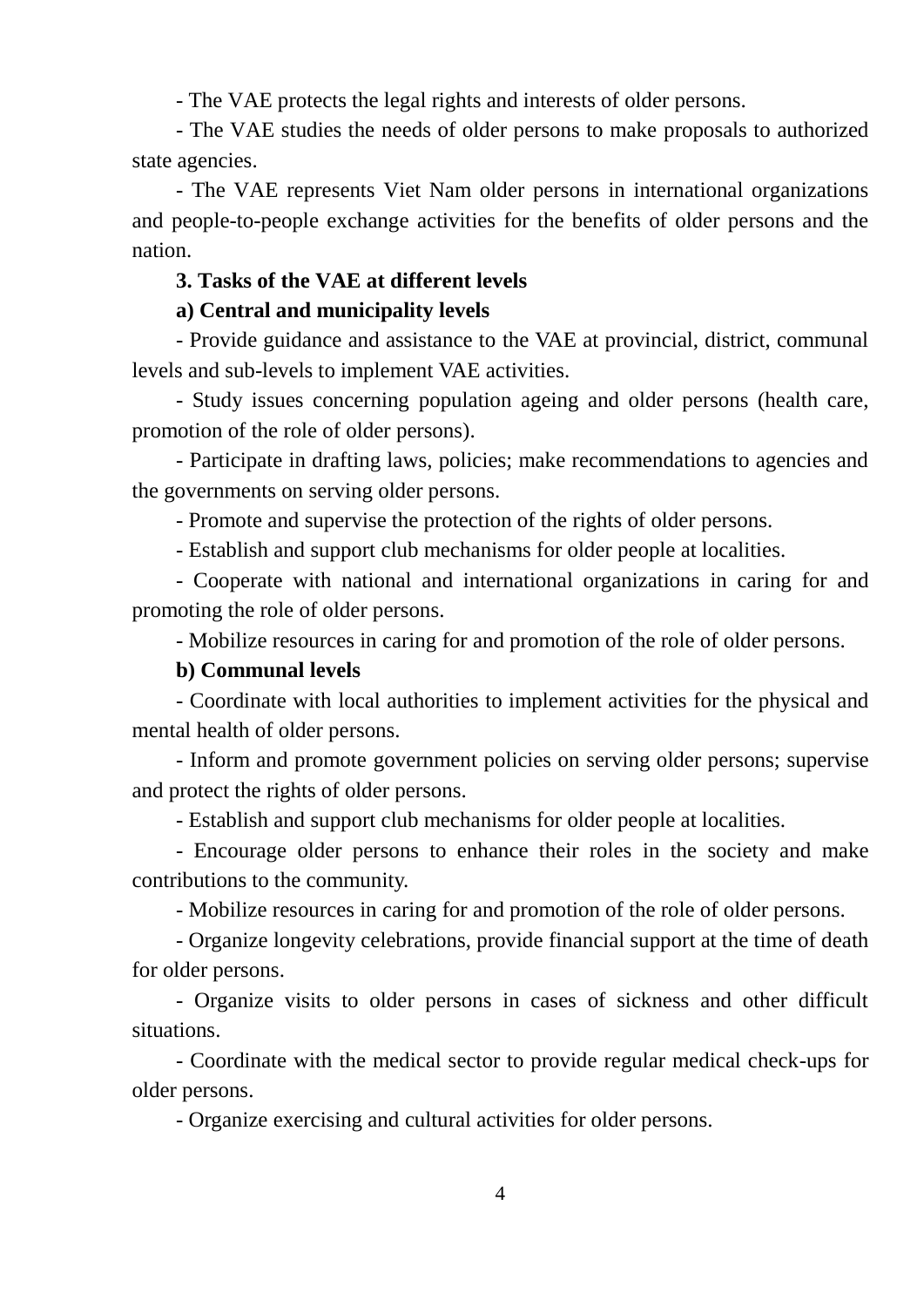- Establish and support club mechanisms for older people at localities (including the ISC).

To develop further the organization and capacity of the VAE, members of the VAE receive annual capacity-building training to better organize VAE activities.

#### **C. ACHIEVEMENTS OF THE VAE SINCE 2017**

### **1. Policy advocacy**

With the reputation of the Association and individual members, the VAE has actively participated in providing feedback to governments at different levels, in particular:

- The VAE, as the representative of the older population, advocated the inclusion of "Population and Development" and "Older Persons" items into the Party's Resolution no. 21/NQ-TW on 25 October 2017 and the Government's Plan of Action dated 31 December 2017.

- The VAE made substantial contributions on the content and practicality of as well as helped identify shortcomings in many legal instruments on older persons such as the LoE Amendments, the draft Law on Population, the Law on Persons with Disabilities, the Law on Health Insurance, etc.

- The VAE contributed ideas and feedback to line ministries on relevant policies on older persons, such as those on social security, regulations on health care for older persons, etc.

- The VAE contributed to the draft Strategy on health care for older persons and Project on health care for older persons of the Ministry of Health.

### **2. Contribution to Programs and Projects**

- The VAE at the central level has campaigned for funding and facilitations for **"Month of Action for the Elderly"** from the State and local authorities in most municipalities. As a result, the VAE has mobilized contributions from the whole community to provide gifts for older persons in difficult situations (this activity is carried out annually with different target each year). As of 2017, a total of 164.4 billion VND (in cash and in kind) has been raised for 648,266 elderly without family support, elderly in difficult situations, and to build hundreds of nursing homes for older persons.

- Since the end of 2016, the VAE at the central level has advocated for Government's approval of the national Project on expansion of the ISC for the 2016-2020 period, and made annual plans of action to provide guidance for local authorities in implementing the Project at local level. By the end of 2017, more than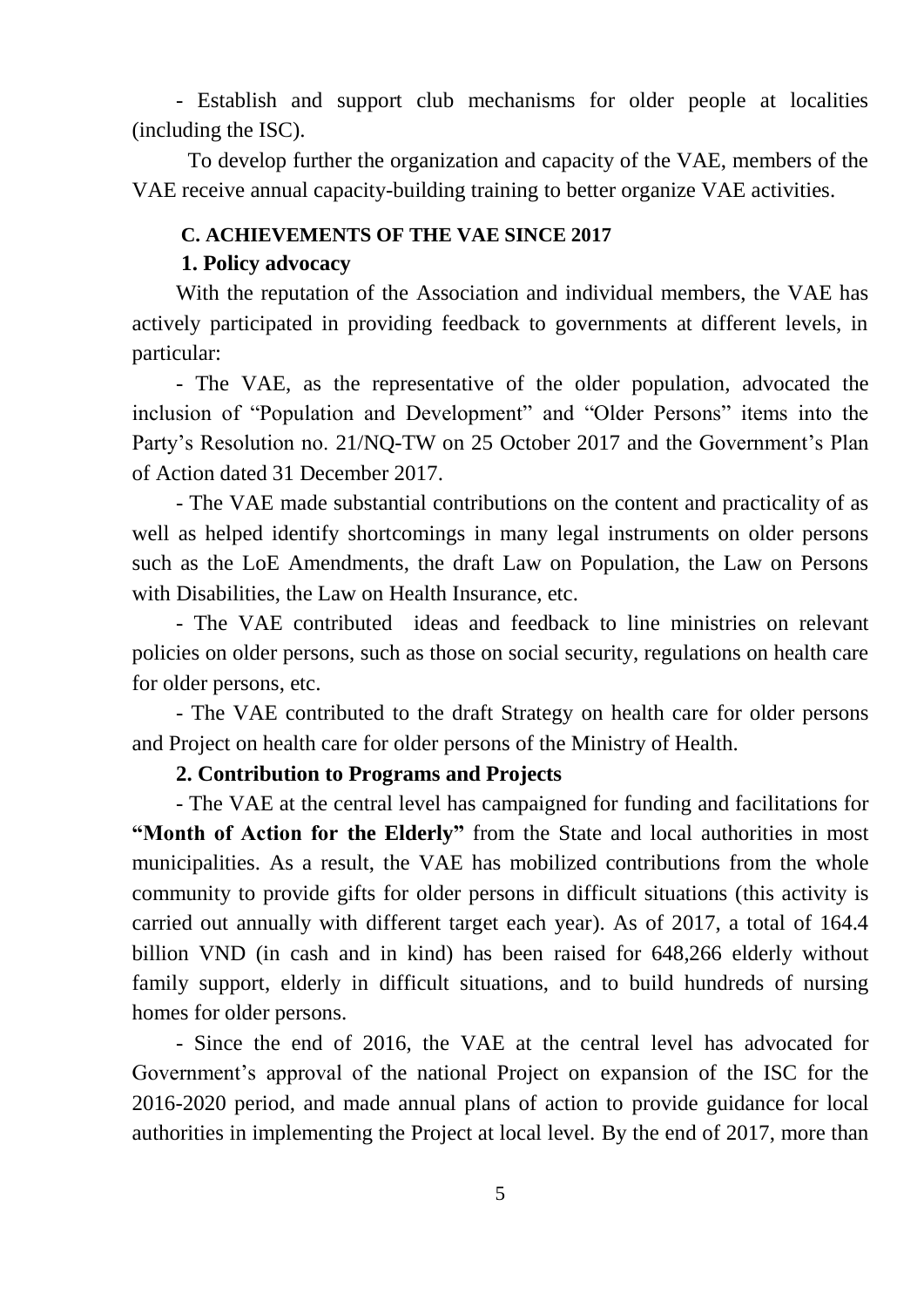29 provinces have established ISCs, attracting nearly 100,000 elderly and young people.

- In 2017, the VAE at the central level signed an agreement with the General Office for Population and Family Planning to synchronize the Project on health care for older persons and the Project on expansion of the ISC. The agreement focuses on training and developing a group of volunteers for the ISC to assist on health care for older persons.

- The VAE continues to participate in the Program on "*Encouraging older persons to participate in environmental protection, development of new rural and civilized urban areas*". The VAE has carried out information campaigns, encouraging the elderly to join in environmental cleaning, consecrate land of private use for constructions of public roads and other social welfare establishments, and participate in crime prevention groups to protect order at localities. Additionally, the elderly also actively participate in hosting civilized weddings, organizing funerals and celebrations. These practical activities of older persons and the VAE at local levels have contributed significantly in changing the outlook of rural areas, villages, towns, and wards, contributing in the overall success of the Program.

### **3. Care for and promotion of the roles of older persons**

 - The VAE continues to campaign with local authorities, sponsors and eye hospitals to implement the Program on "Bright Eyes for the Elderly". Until the end of 2017, more than 3,600,000 elderly have received check-ups and advices on eye diseases, 541,571 elderly have received treatment or cataract operations to prevent blindness. The total value of the Program is 513 billion VND.

- The VAE at all levels have coordinated closely with local authorities to organize visits to elderly in cases of sickness. On average, each year, there are over 1 million elderly receiving longevity congratulations and celebrations; nearly 900,000 elderly receiving visits in cases of sickness and gifts in national holidays and celebrations. The VAE also advocates for assistance to clearance of temporary housing for 124,000 older persons in difficult situations.

- The VAE has coordinated with the medical sector, local clinics and hospitals to organize regular medical check-ups for older persons. Over 3 million elderly have been examined and provided primary health care; over 2.1 million elderly have been regularly examined and filed personal medical records.

- The VAE has assisted local authorities to carry out social welfare activities and give commendation to the elderly. In 2017, over 1.6 million elderly received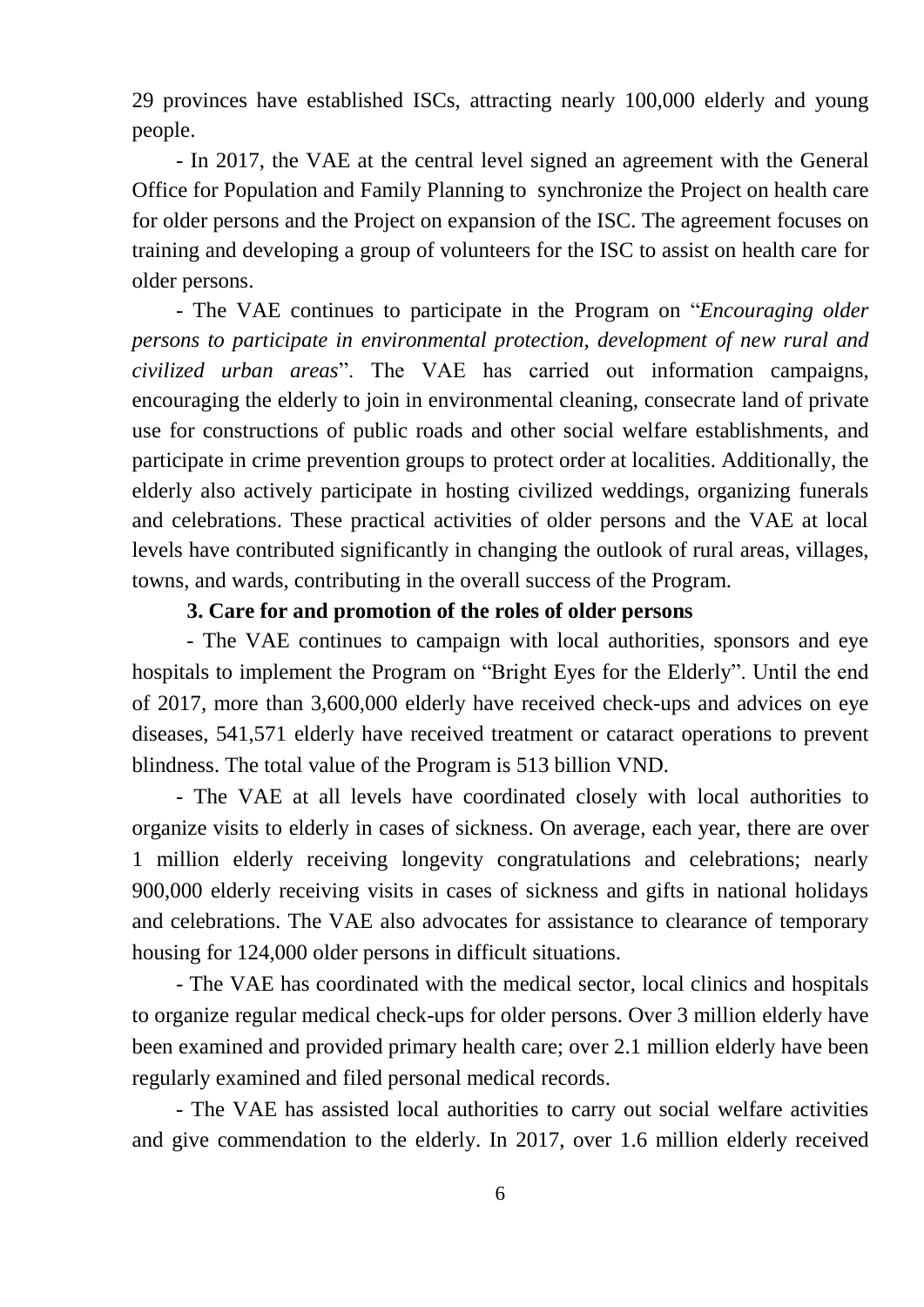monthly social assistance, among whom nearly 60% older persons have medical insurance card (most are provided free of charge, nearly 20% are purchased voluntarily).

- In 2017, the VAE at all levels coordinated with the sport sector and local authorities to organize sport activities for older persons to enhance physical and mental health. There have been 1,382,716 elderly participating.

- To improve the mental health and promote the role of older persons, the VAE actively developed exercise activities among older persons. Throughout the whole country, there are over 74,000 clubs for older persons in many areas, attracting more than 3 million elderly.

- Particularly, the VAE have continuously made efforts to promote the role of older persons by encouraging elderly with good health, capacity, working experience and willingness to contribute to families, community and the society. At the moment, there are over 1.24 million elderly participating in the activities of the Party, the Government, the National Front and other organizations; nearly 2.5 million elderly participating in production generating income, in which over 99 thousand elderly owning farms, production and service facilities; and more than 357 thousand elderly owning good business. Additionally, the majority of older persons, albeit not directly participating in production work, have actively been disseminating experience, providing technical assistance and helping young generations in their work.

# **4. Protection of the rights and interests of older persons**

- Other than contributing to drafting of policies, the VAE also joined in supervising the implementation of policies on older persons such as social security, longevity celebrations, financial assistance, etc. As a result, most policies for older persons are implemented comprehensively and timely.

- The VAE also actively participated in conferences to learn from specialists on the right to medical care, long-term care, etc.

- As a member of HelpAge International, the VAE actively participated in the activities of Age Demand Action and the Protection of Rights of Older Persons Campaign; coordinated with several local authorities to host Conferences on topics such as Autonomy and Independence, Long- term care and Palliative care for older persons.

- The VAE also participated in drafting documents of the Open-Ended Working Group – OEWG of the United Nations on fulfilment of the goals for